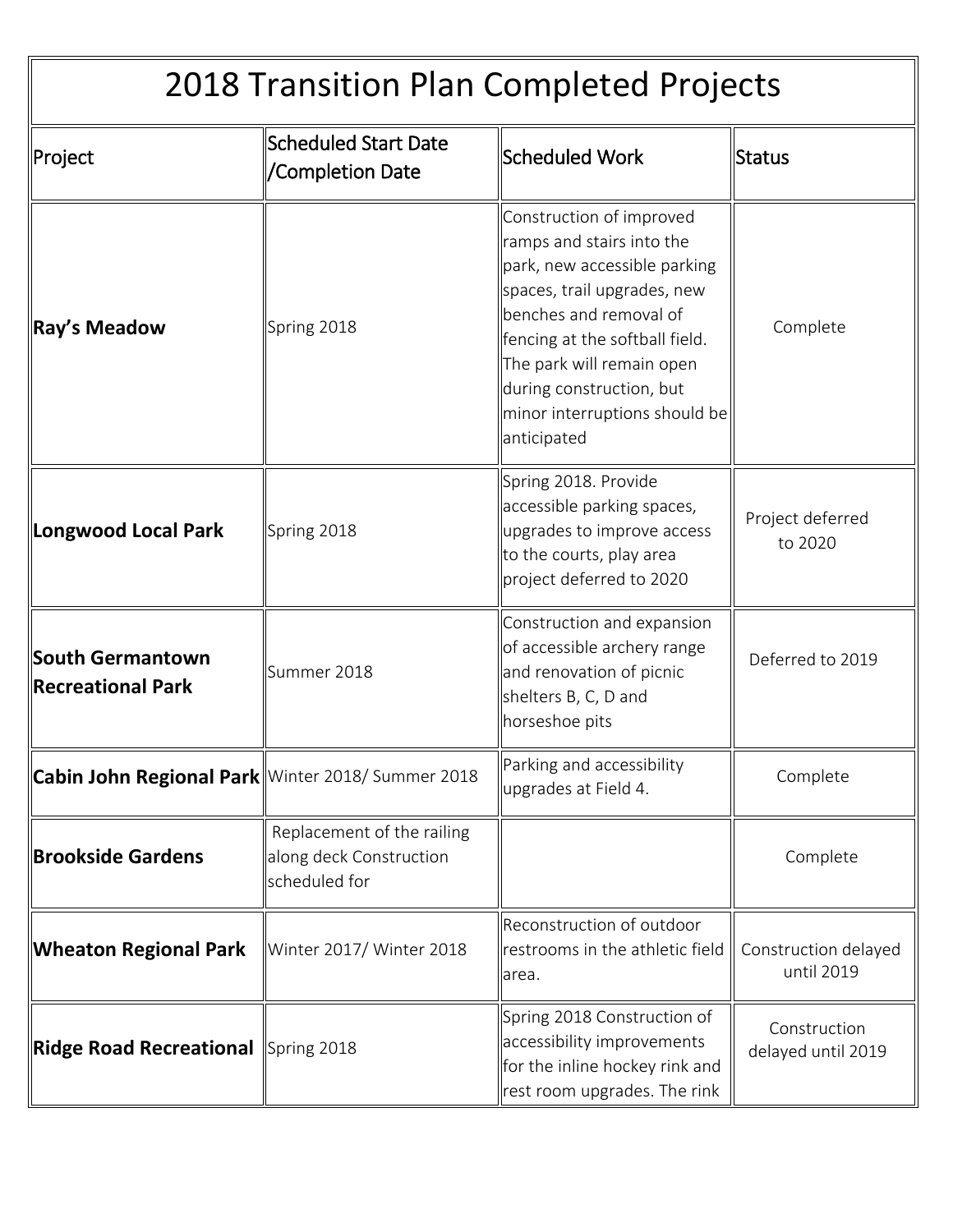|                                             |                          | will be closed during<br>renovations                                                                                                                                                                                                                                                                                               |                                    |
|---------------------------------------------|--------------------------|------------------------------------------------------------------------------------------------------------------------------------------------------------------------------------------------------------------------------------------------------------------------------------------------------------------------------------|------------------------------------|
| <b>Southeast Olney Local</b><br><b>Park</b> | Spring 2018/Summer 2018  | New parking, walkways,<br>gazebo, playground                                                                                                                                                                                                                                                                                       | Complete                           |
| <b>Hunters Woods Local</b><br>Park          | Spring 2018/ Summer 2018 | Parking, walkways, improved<br>shelter access, basketball<br>courts. Park is expected to<br>remain open although shelter<br>area will closed during<br>construction                                                                                                                                                                | Complete                           |
| <b>Veirs Mill Local Park</b>                | Summer 2018/Fall 2018    | Various walkways, a new<br>patio at activity building,<br>modified parking lot,<br>stormwater management.<br>Park is expected to remain<br>open but temporary<br>interruptions should be<br>expected. The activity<br>building is scheduled for<br>renovation late summer/early<br>fall and will be closed during<br>construction. | Construction delayed<br>until 2019 |
| <b>Glenmont Local Park</b>                  | <b>Fall 2018</b>         | Activity building is scheduled<br>for renovations late<br>summer/early fall and will be<br>closed during this time. New<br>patio and minor entrance<br>improvements will be<br>completed during this time.                                                                                                                         | Complete                           |
| <b>Sligo- Dennis Local Park</b>             | Spring 2018              | Activity building<br>improvements is closed<br>during renovations. New<br>accessible walkway from Sligo<br>Creek Parkway and renovated<br>parking lot. Park remains<br>open during construction                                                                                                                                    | Complete                           |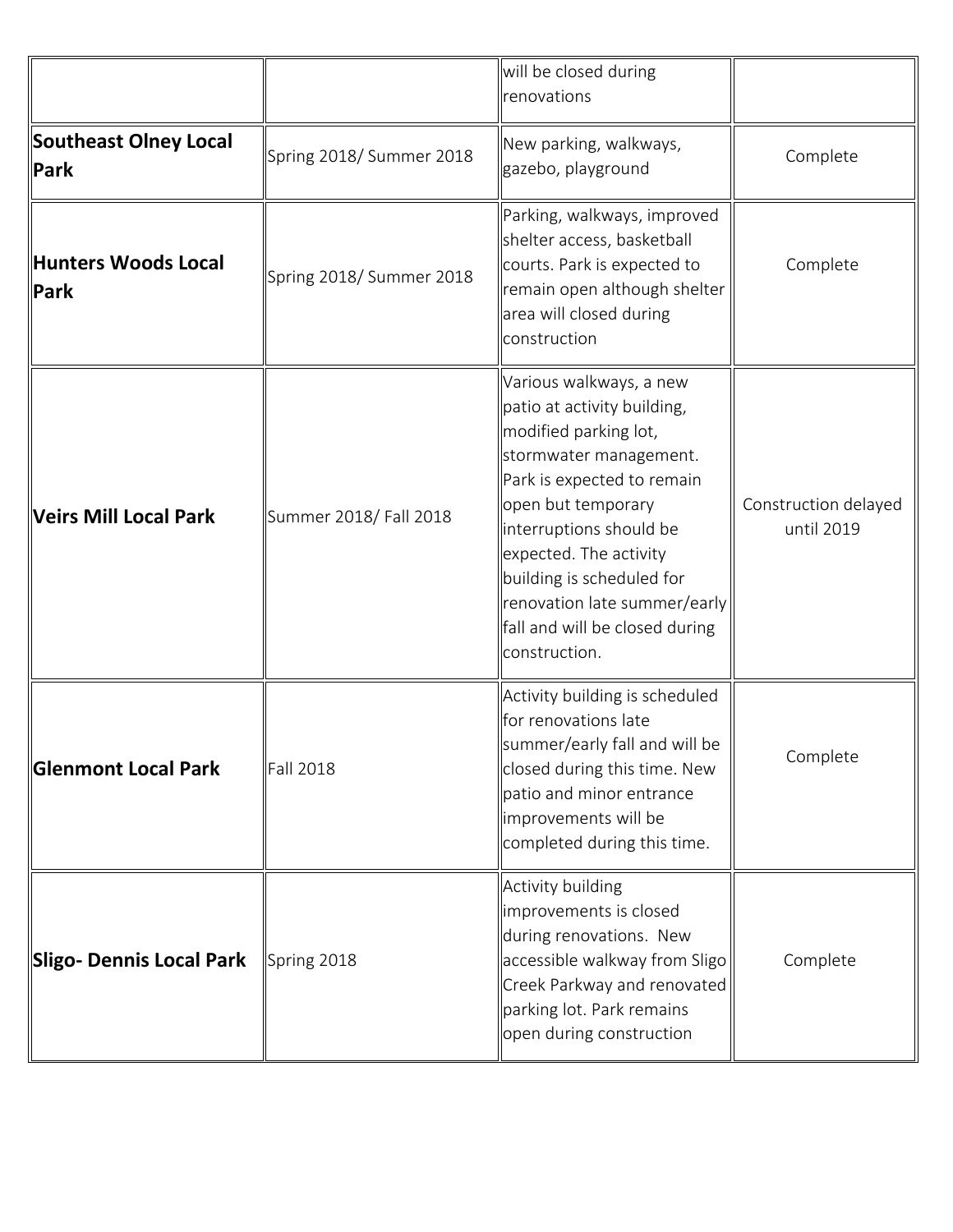| ∥Indian Springs Terrace<br>Local Park       | Spring 2018/ Summer 2018 | Construction of various<br>accessibility improvements<br>throughout the park including<br>new walkways to the soccer<br>field, playground, and<br>basketball courts, parking lot<br>renovations, and the addition<br>of new benches and a picnic<br>area. Invasive vegetation<br>removal will occur in<br>conjunction with the project.<br>The park will remain open<br>although minor interruptions<br>should be expected. | Complete             |
|---------------------------------------------|--------------------------|-----------------------------------------------------------------------------------------------------------------------------------------------------------------------------------------------------------------------------------------------------------------------------------------------------------------------------------------------------------------------------------------------------------------------------|----------------------|
| Rosemary Hills Local<br><b>Park</b>         | Summer 2018/ Fall 2018   | Accessibility study at the park<br>to develop long term<br>solutions and trail/drainage<br>improvements near<br>playground at Lanier Drive.<br>Project in Design Phase                                                                                                                                                                                                                                                      | Deferred until 2019  |
| Seneca Landing Special<br><b>Park</b>       | Spring 2018              | Possible multi- phase project<br>to upgrade the existing boat<br>ramp area and also provide a<br>new accessible floating boat<br>dock for canoeists/kayakers                                                                                                                                                                                                                                                                | Deferred until 2019  |
| Rickman Horse Farm                          | Spring 2018/Summer 2018  | Various improvements at the<br>park including accessibility<br>and paving upgrades. The<br>park will remain open but<br>service interruptions should<br>be expected at various times                                                                                                                                                                                                                                        | Complete             |
| $ $ Capital View-Homewood $ $<br>Local Park | Summer 2018/ Fall 2018   | Various accessibility<br>upgrades including parking<br>lot, access to the activity<br>building and softball fields                                                                                                                                                                                                                                                                                                          | Deferred until 2019  |
| Johnson's Local Park                        |                          | Misc. Improvements at<br>shelter and basketball court.<br>Park should remain open                                                                                                                                                                                                                                                                                                                                           | Deferrred until 2020 |